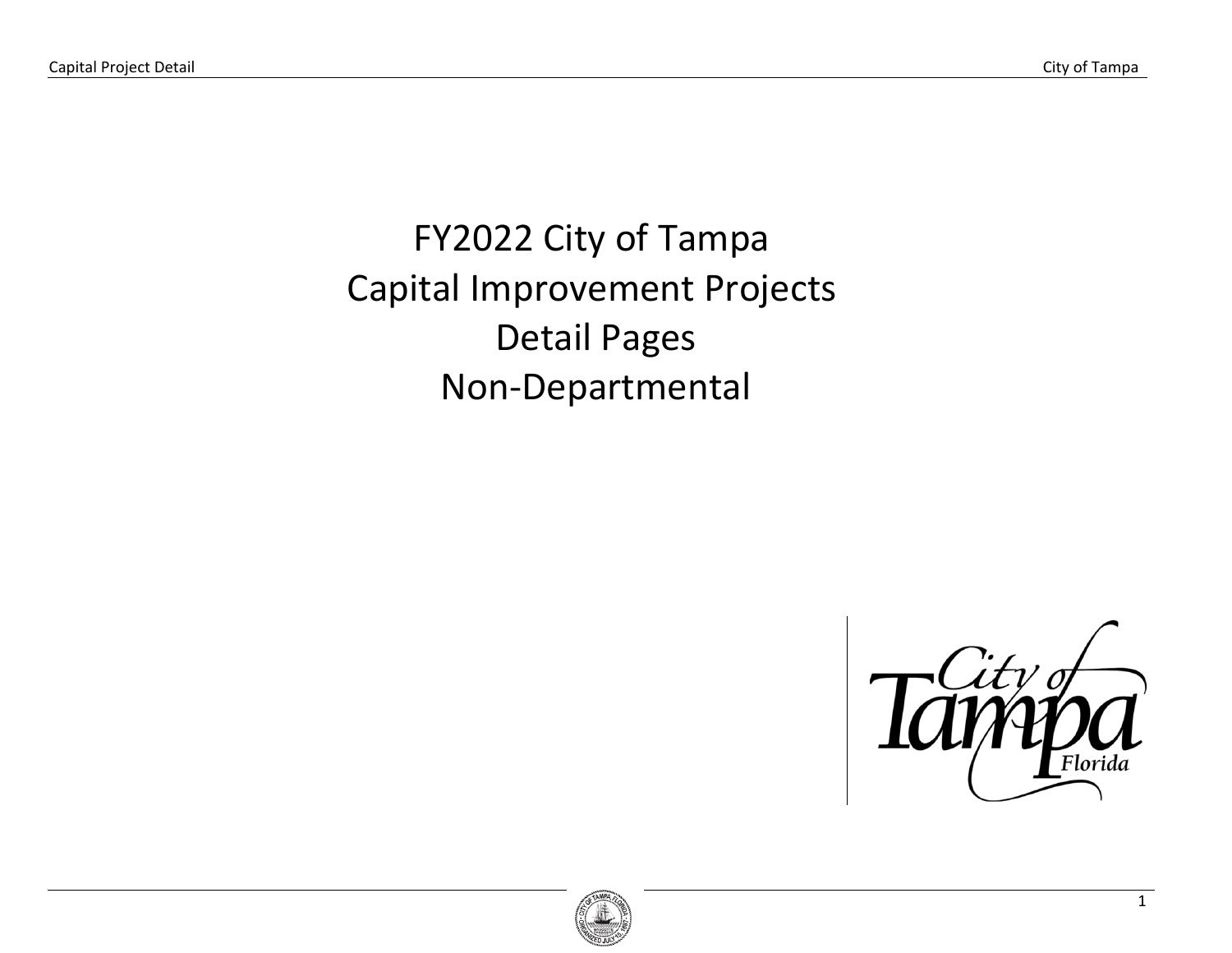# **CAPITAL IMPROVEMENT PROJECT (FY22 - FY26)**

| <b>PROJECT TITLE:</b>    | <b>Plant Hall Improvements</b> | <b>PROJECT ORGANIZATION:</b>  | <b>DPW-Public Works Dept</b> |
|--------------------------|--------------------------------|-------------------------------|------------------------------|
| <b>PROJECT NUMBER:</b>   | 0000190                        | <b>CITY COUNCIL DISTRICT:</b> | <b>District 4</b>            |
| <b>PROJECT LOCATION:</b> | 401 West Kennedy Boulevard     | <b>PROGRAM:</b>               | <b>Not Applicable</b>        |

#### **PROJECT DESCRIPTION:**

This project provides for capital improvements at Plant Hall at the University of Tampa. In June 1984, the City and the University of Tampa entered into a lease agreement for the use and major improvements of Plant Hall.

## **AREAS UNDER CONSIDERATION:**

### Not Applicable

|                                                   | Actual<br>to Date | <b>Budget</b><br>to Date | <b>Budget</b><br><b>FY22</b> | <b>Budget</b><br><b>FY23</b> | <b>Budget</b><br><b>FY24</b> | <b>Budget</b><br><b>FY25</b> | <b>Budget</b><br><b>FY26</b> | <b>Budget</b><br><b>All Years</b> |
|---------------------------------------------------|-------------------|--------------------------|------------------------------|------------------------------|------------------------------|------------------------------|------------------------------|-----------------------------------|
| <b>COST ESTIMATES:</b>                            | 2,999,419<br>S    | $3,177,383$ \$           | 270,000 \$                   | 270,000 \$                   | 270,000 \$                   | 270,000 \$                   | 270,000<br>-S                | 4,527,383                         |
| Construction/Improvements                         | 2,612,383         | 2,187,383                | 135,000                      | 135,000                      | 135,000                      | 135,000                      | 135,000                      | 2,862,383                         |
| Aids to Other Governments                         | 387,036           | 990,000                  | 135,000                      | 135,000                      | 135,000                      | 135,000                      | 135,000                      | 1,665,000                         |
| <b>FUNDING SOURCES:</b>                           | 2,999,419 \$      | $3,177,383$ \$           | 270,000 \$                   | 270,000 \$                   | 270,000 \$                   | 270,000 \$                   | 270,000 \$                   | 4,527,383                         |
| University of Tampa - Plant Hall Capital Projects | 1,414,878         | 2,030,000                | 270,000                      | 270,000                      | 270,000                      | 270,000                      | 270.000                      | 3,380,000                         |
| Utilities Services Tax Capital Projects - Pay Go  | 1,584,541         | l,147,383                |                              |                              | -                            |                              | $\overline{\phantom{0}}$     | 1,147,383                         |

**FY22 Budget does not include applicable cost allocation amounts.**